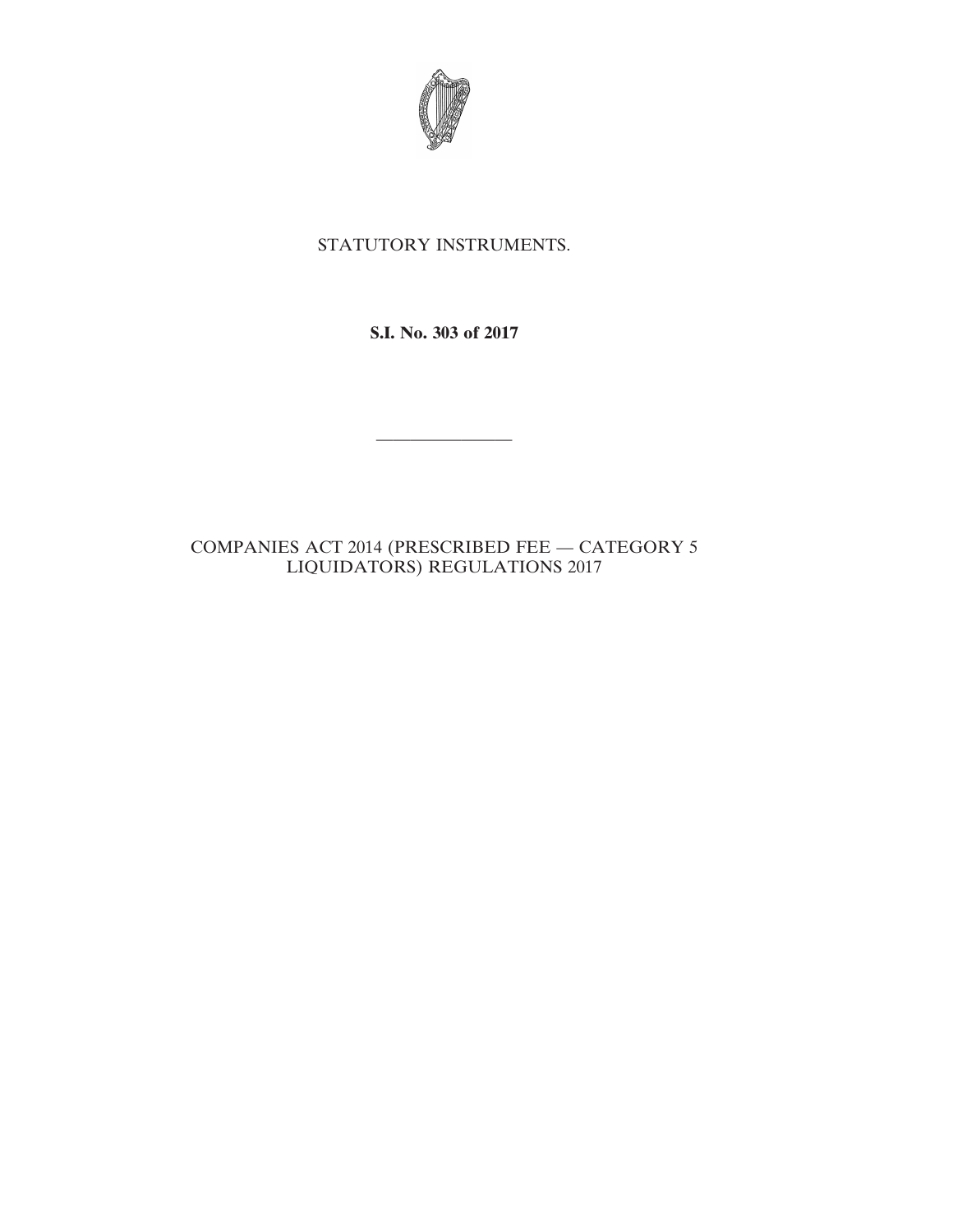## COMPANIES ACT 2014 (PRESCRIBED FEE — CATEGORY 5 LIQUIDATORS) REGULATIONS 2017

The IRISH AUDITING AND ACCOUNTING SUPERVISORY AUTH-ORITY, in exercise of the powers conferred on it by Section 633 (amended by section 93 of the Companies (Accounting) Act 2017 (No. 9 of 2017)) of the Companies Act 2014 (No.38 of 2014), with the consent of the Minister for Jobs, Enterprise and Innovation, hereby makes the following Regulations:

#### *Citation*

1. These Regulations may be cited as the Companies Act 2014 (Prescribed Fee — Category 5 Liquidators) Regulations 2017.

## *Definitions*

2. In these Regulations—

"Act of 2014" means the Companies Act 2014 (No. 38 of 2014).

## *Prescribed Fees for Registration*

3. The amount of  $\epsilon$ 2,500 is prescribed as the fee payable to the Supervisory Authority for the purposes of paragraph 5(*b*) of the Table to section 633 of the Act of 2014.



GIVEN under the seal of the Irish Auditing and Accounting Supervisory Authority 11 July 2017.

KEVIN PRENDERGAST, Chief Executive Officer and Director.

FERGAL Ó BRIAIN, Secretary.

*Notice of the making of this Statutory Instrument was published in "Iris Oifigiúil" of* 14*th July*, 2017.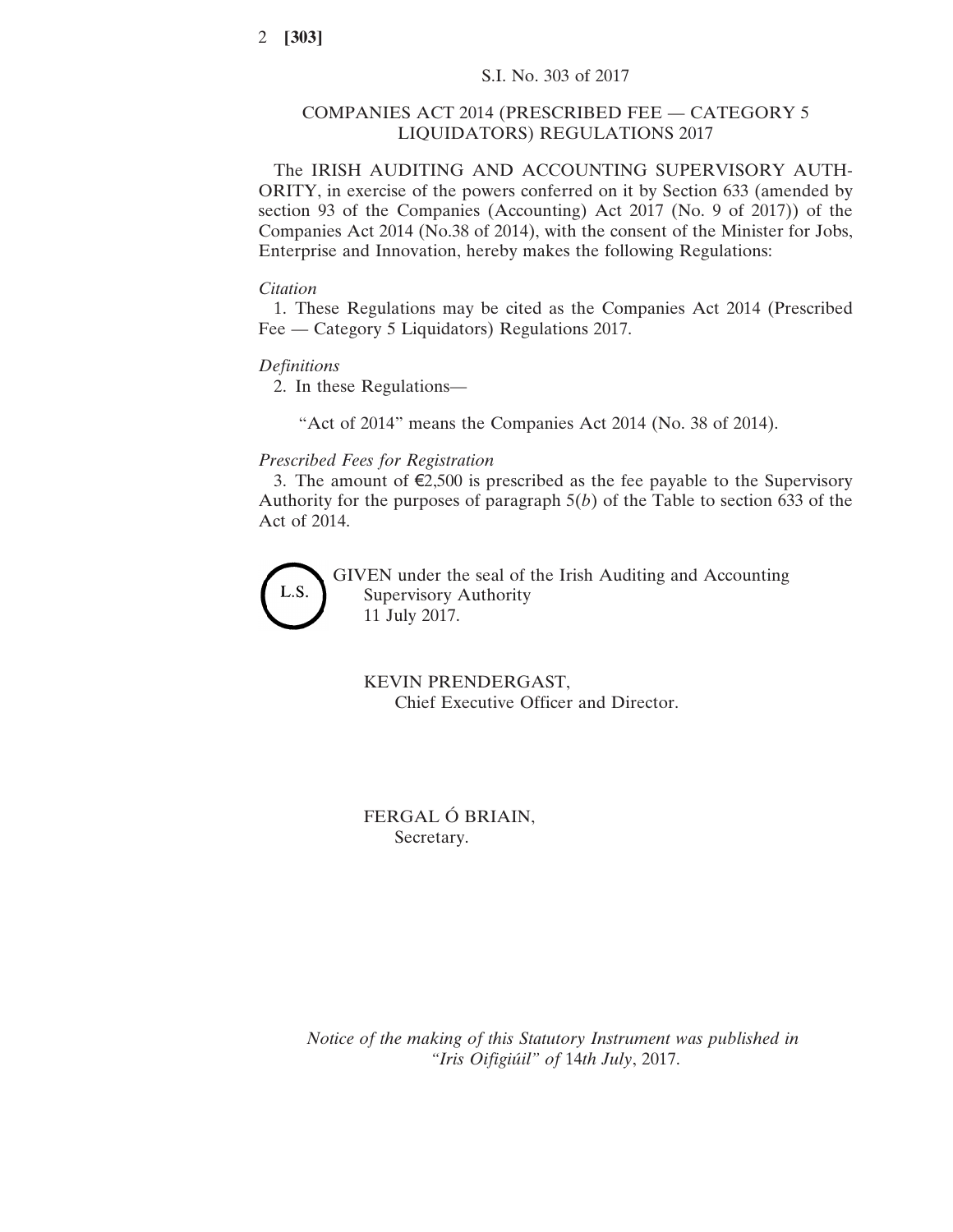**[303]** 3

## EXPLANATORY NOTE

*(This note is not part of the Instrument and does not purport to be a legal interpretation.)*

The purpose of these Regulations is to prescribe the application fee for the purposes of paragraph 5 of the Table to section 633 of the Companies Act 2014.